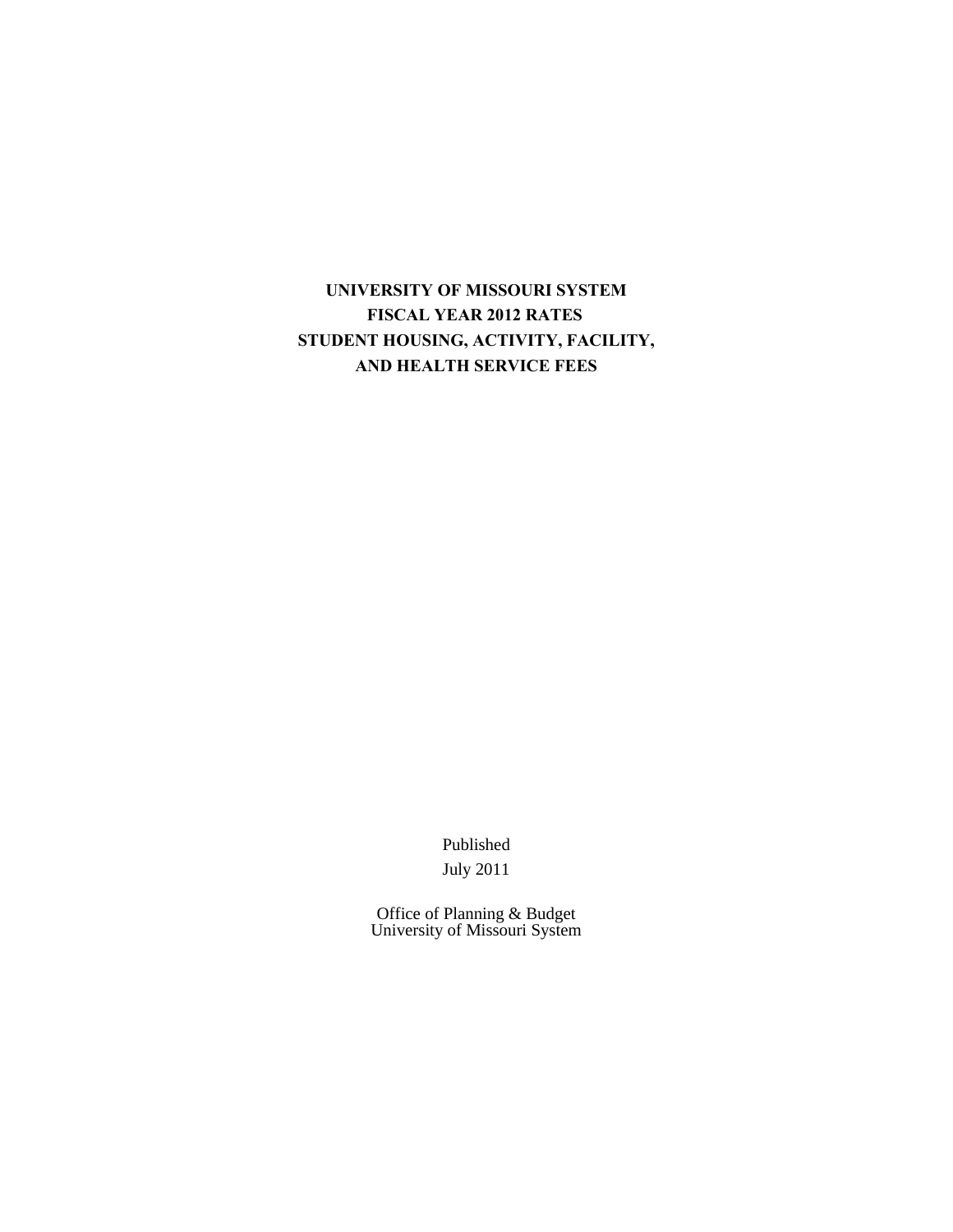# **University of Missouri System Fiscal Year 2012 Rates Student Housing, Activity, Facility, and Health Service Fees**

## Table of Contents

Page

| Table 1. Summary of Approved Fee Increases, Resident Undergraduate, Academic Year 20122                                                                                                                                                               |  |
|-------------------------------------------------------------------------------------------------------------------------------------------------------------------------------------------------------------------------------------------------------|--|
|                                                                                                                                                                                                                                                       |  |
| Table 2. Summary of Housing Contracts Effective Beginning Summer 2011  4                                                                                                                                                                              |  |
| Table 3. Summary of Housing System Financial Plans, System Total 16<br>Table 3c. Summary of Housing System Financial Plans, Missouri S&T  19                                                                                                          |  |
|                                                                                                                                                                                                                                                       |  |
| Table 4. Changes in Student Activity, Facility, and Health Service Fees for FY2012, UM23<br>Table 4b. Student Activity, Facility, and Health Service Fees, UMKC  25<br>Table 4c. Student Activity, Facility, and Health Service Fees, Missouri S&T 26 |  |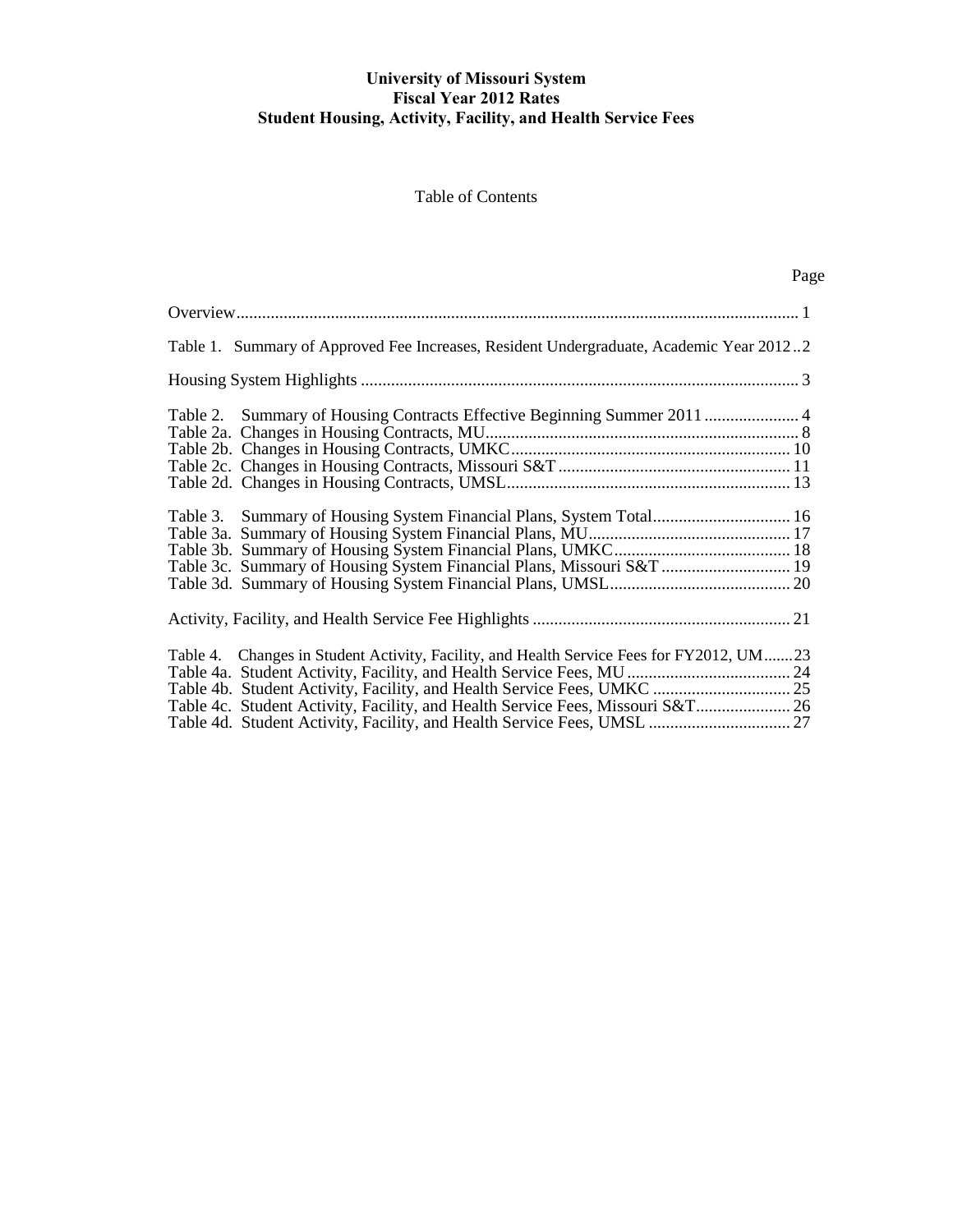#### **Overview**

This document contains the approved rates for student housing, activity, facility, and health service fees for Fiscal Year 2012 and other supporting materials as submitted by each campus in the University of Missouri System. This information was prepared in support of fee changes that become effective in Summer Session 2011.

The fee proposals were prepared under the direction of the Vice Chancellors or Vice Provosts for Student Affairs on each campus. Planning for fee changes are conducted using operating assumptions unique to each campus and activity, within the context of general economic guidelines communicated by the Assistant Vice President of Planning and Budget. The appropriate advisory groups, affected students, and/or their elected officers reviewed and approved the activity, facility, and health service fee proposals. Student housing rate proposals were developed with input from the affected students and the Residence Hall Associations. These groups had the opportunity to review, ask questions, and provide comments as the proposed room and board rates and plans were developed.

These rate changes are in compliance with SB 389 (section 173.1003; RSMO) unless otherwise noted. There are increases in required fees that exceed the annual rate of inflation, which was 1.5% as of December 2010. Increases in required fees are **MU** 1.1% or \$4.13, **UMKC** 4.6% or \$19.96, **MS&T** 6.5% or \$26.25 and **UMSL** 3.5% or \$15.72. Table 1 shows a summary of fee increases approved by the Board of Curators, with details for tuition, other required fees, and room and board charges.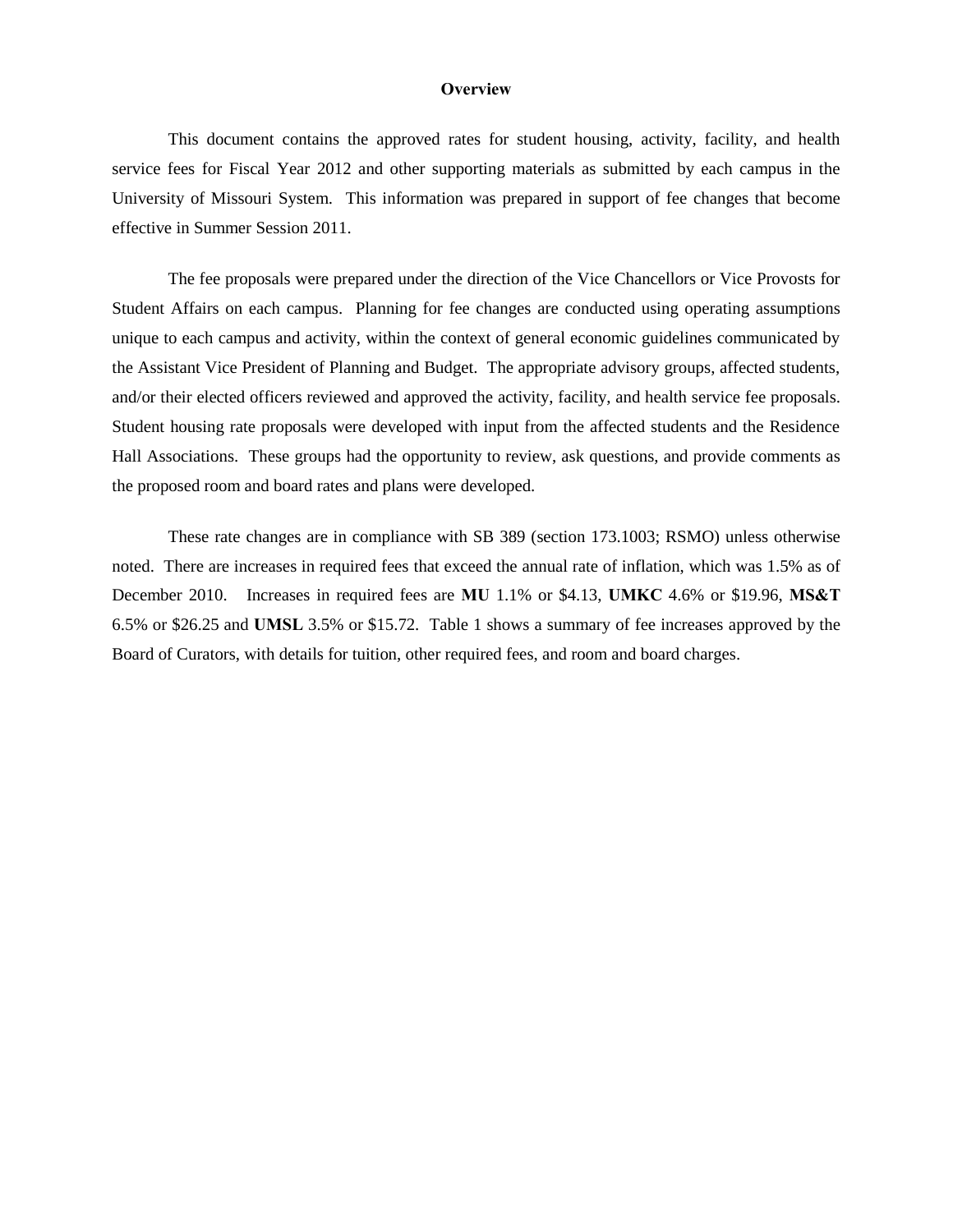## **Housing System Highlights**

### **Room and Board Contract Rates**

 Room and board charges vary across the four campuses and within each campus based on the residence facility and meal plan selected by the student. Table 2 summarizes the changes in the predominant room and board plans on each campus as well as showing the range of plans available. Based on the predominant room and board plan on each campus, rates will increase by 4.0% at **MU**, 3.0% at **UMKC**, 2.8% at **MS&T**, and 8.3% at **UMSL**. These increases are driven by various factors that impact housing and dining differently and the campus operations differently. Tables 2a - 2d detail the type of rooms and meal plans that are available on each campus as well as the approved rates for each plan.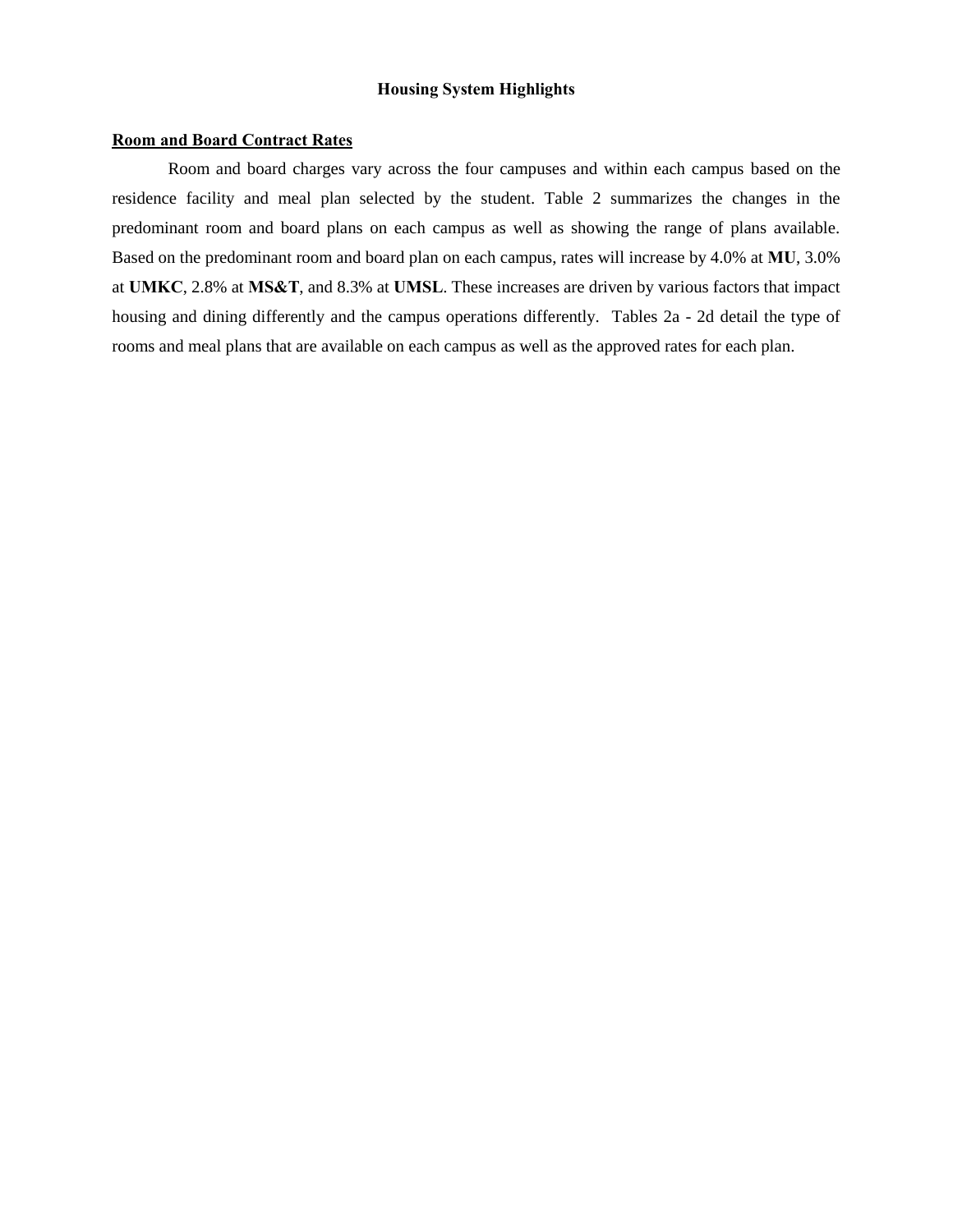At **MU**, the predominant room and board plan costs \$8,240 for the FY2012 academic year and consists of a renovated traditional double room and a meal plan that provides 225 meals per semester. There are a wide variety of accommodations and housing facilities to choose from. Housing rates for the FY2012 academic year range from a high of \$7,925 for a single suite open during breaks to a low of \$4,300 for an un-renovated traditional double room. Three different meal plans are available and range from a high of \$3,300 per academic year for 275 meals per semester to a low of \$2,500 per academic year for 175 meals per semester.

MU has revised their meal plans from five different weekly meal plans (7, 10, 14, 17, or 21 meals per week) to three block meal plans (175, 225, or 275 meals per semester) based on requests from the students. The most requested change to MU dining plans from surveyed students was the ability to carry meals over from week to week; therefore the new meal plans allocate all meals to the student at the beginning of the semester. New meal plans range from a 175 meal block (roughly equivalent to 10.9 meals per week) for \$2,500 to a 275 meal block (equivalent to 17.2 meals per week) for \$3,300 per academic year. The most frequently selected meal plan, the Mizzou 14, which approximately 44% of students take is equivalent to the new 225 meal block plan (approximately 14.1 meals per week) and will cost \$2,900 per for the academic year. The board contract rate for this predominant plan increases 2.1%.

 Housing rates increased by 4.9% to 5.3% depending on the type of housing accommodation. Housing rates reflect the required financial commitment to the Residential Life Master Plan. The primary drivers of the housing rate increase are an anticipated increase in utility rates of approximately 8.0%, increased mandatory transfers of \$1.0 million for payments made on the 2009A Hudson/Gillet bond, required transfers to plant reserves for maintenance and repair and increased benefit costs. The combined room and board contract rate for the predominant plan increased by 4.0%.

 With the increase in rates for the housing system, revenues are anticipated to increase approximately \$1.2 million, or 1.9%. Most expense categories will be held flat or reduced. Rent expenses for extended housing decline with Gillett Hall coming back online. Utilities costs, benefit costs, and transfers for debt service and maintenance and repair increase. Net expenses will increase by \$1.2 million to provide a balanced budget for MU's housing system. Residence Hall budgets include slight declines in capacity and occupancy; however occupancy remains at 97%.

 At **UMKC**, the predominant room and board plan for FY2012 will cost \$8,754 and consists of a traditional double room and a 180 block meal plan with \$175 in Flex cash per semester. At UMKC, room rates increased by 2.5%. Room rates vary by type of room ranging from a high of \$7,621 for a single room with a private bath to a low of \$6,022 for a traditional double room. Capacity is unchanged at 884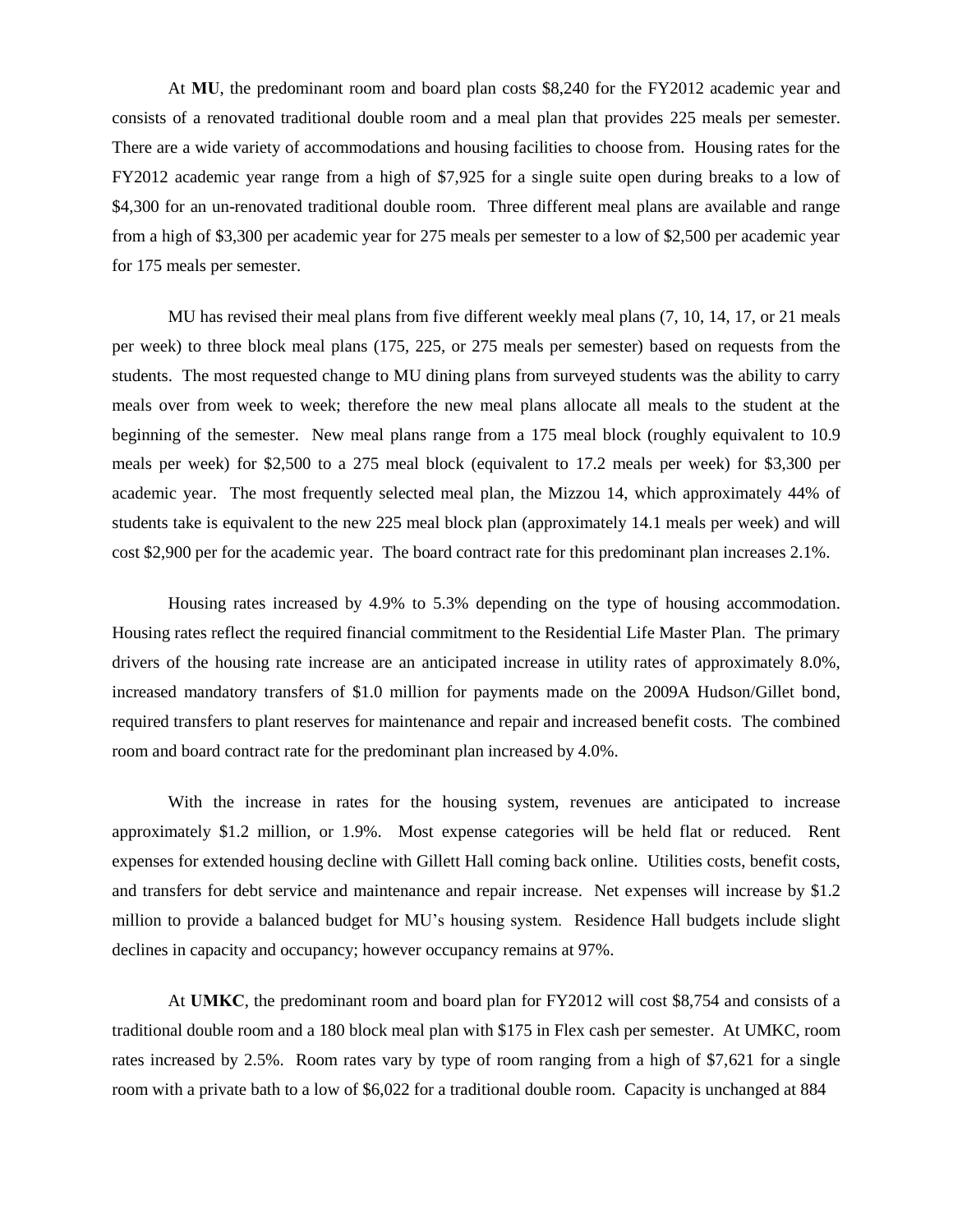beds and occupancy is anticipated to decrease by -0.6% but still remain at approximately 95%.

 At UMKC, food service is outsourced to a third party vendor. Meal plan rates increased by 4%. Five different meal plans are available ranging from a high of \$2,943 for 140 block meals with \$300 Flex cash per semester to a low of \$2,629 for 12 meals per week with \$175 Flex cash per semester.

 At **Missouri S&T**, the predominant room and board plan costs \$8,010 for the FY2012 academic year and consists of a Thomas Jefferson North Tower renovated double room and 15 meals per week plus \$62.50 declining balance per semester. The increase in the predominant room and board plan at Missouri S&T is 2.8%.

 Housing rate increases range from 2.0% to 2.6% with the predominant plan increasing 2.6%. Room rates range from a high of \$7,645 for a single suite to a low of \$3,090 for a traditional triple room. Increases at these levels are necessary to sustain current levels of residential services as well as to adequately fund the University's residence hall construction/renovation master plan.

 The third and final phase of renovation at the Thomas Jefferson Hall facility will be complete and rooms placed back in service by fall 2011. Temporary and overflow housing will not be used in FY2012, nor will outside facilities be leased for use as student housing as in FY2010 and FY2011. Total capacity for FY2012 will increase by 12.8%; however occupancy is anticipated to remain at 95% due to the occupancy and capacity reflecting only the resources available in the residence halls proper. A portion of student housing is being represented by a leased apartment complex. Housing system revenues increased by 2.1% and expenditures and transfers are anticipated to increase by 2.7%.

Missouri S&T's increase in meal plans range from 3.0% to 3.2% with the predominant plan increasing 3.2%. There are seven meal plans available to choose from at MS&T ranging from a high of \$3,105 for 19 meals per week and \$60 declining balance per semester to a low of \$1,375 for 5 meals per week with \$150 declining balance per semester. Missouri S&T uses a third party vendor for dining services.

 At **UMSL**, the predominant room and board plan for the FY2012 academic year increased by 8.3% and costs \$9,252. The predominant plan consists of a single room in Oak Hall and a 100 block meal plan plus \$350 declining balance per semester.

 Housing rates increased by 5% in FY2012 for Oak Hall. This increase is required to cover decreased occupancies coupled with increasing operating costs. Total residence hall capacity remains unchanged at 503 beds. 418 of these beds are in Oak Hall which is designed for students 22 years old and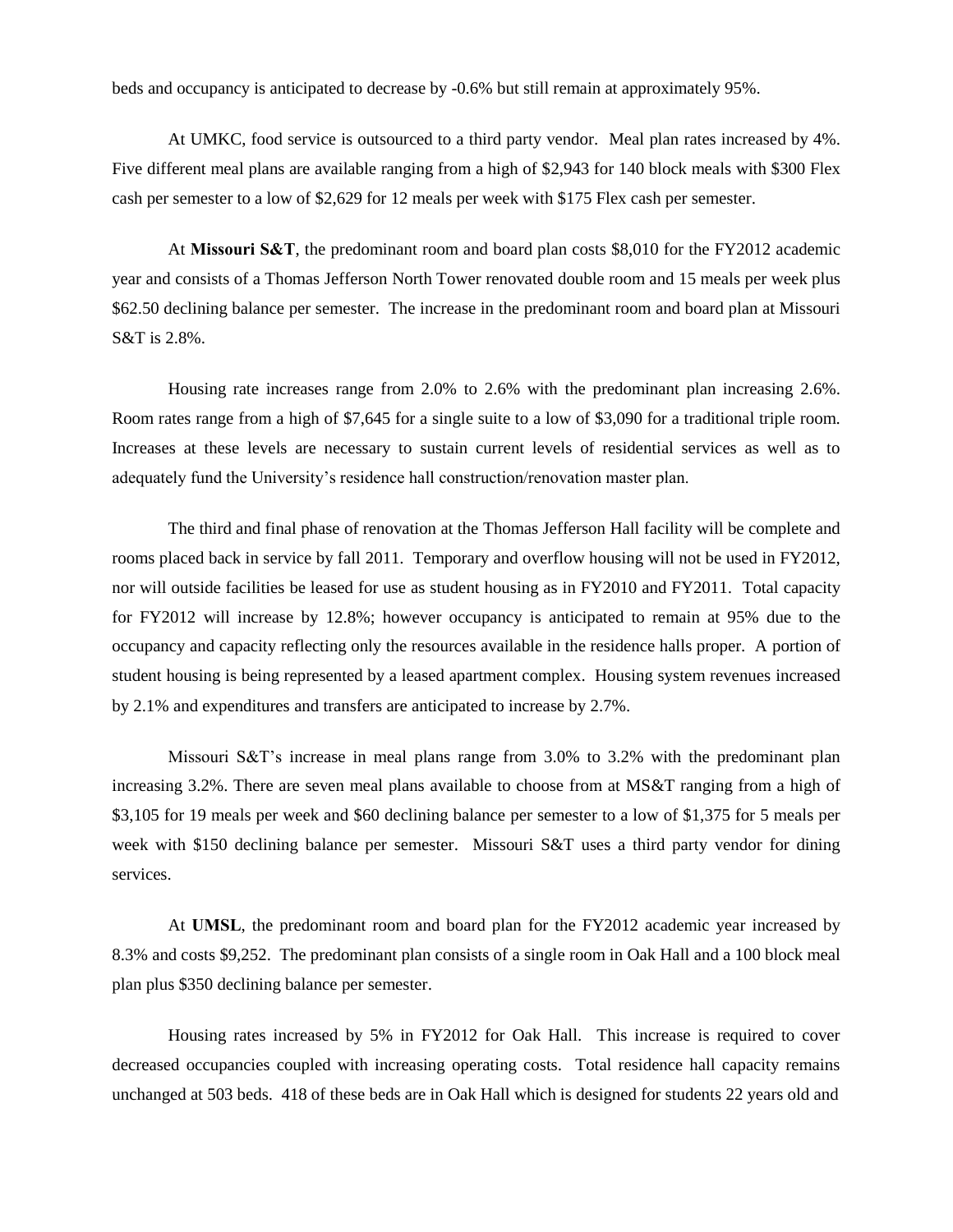under. Villa Hall contains 60 bed spaces for students which are older than 22. There are a total of 25 beds in Villa North of which 23 are reserved for optometry students, while two are for Optometry guest housing. Villa rates increase from increase 4.5% to 5.3% depending on the type of room accommodation. Occupancy continues to be a problem in the residence halls with an anticipated occupancy rate of 64% in FY2012. Housing options range from a high of \$6,302 for a single room in Oak Hall to a low of \$4,048 for a double room in Villa Hall

UMSL's meal plans have been contracted with a new foods service provider starting in FY2012. New meal plans address the flexibility issues that the students had voiced, increase the variety of food that is offered, and introduce a block meal plan structure. Four of the five meal plans offered in the FY2011 academic year have been replaced with three new options. The new meal plans offered range from a high of \$3,400 for 200 meals with a \$150 declining balance per semester to a low of \$2,950 for a 100 meal block with a \$350 declining balance per semester. The lowest cost option for FY2012 costs \$408 more than the lowest cost option in FY2011, an increase of 16.1%, but provides much greater flexibility and usability for the students.

#### **Family Housing**

The approved increases in rates for family student housing are 1.7% to 3.3% at **MU**, 2.4% to 3.6% at **Missouri S&T** and no increase at **UMSL** for the FY2012 academic year. **UMKC** does not offer family housing.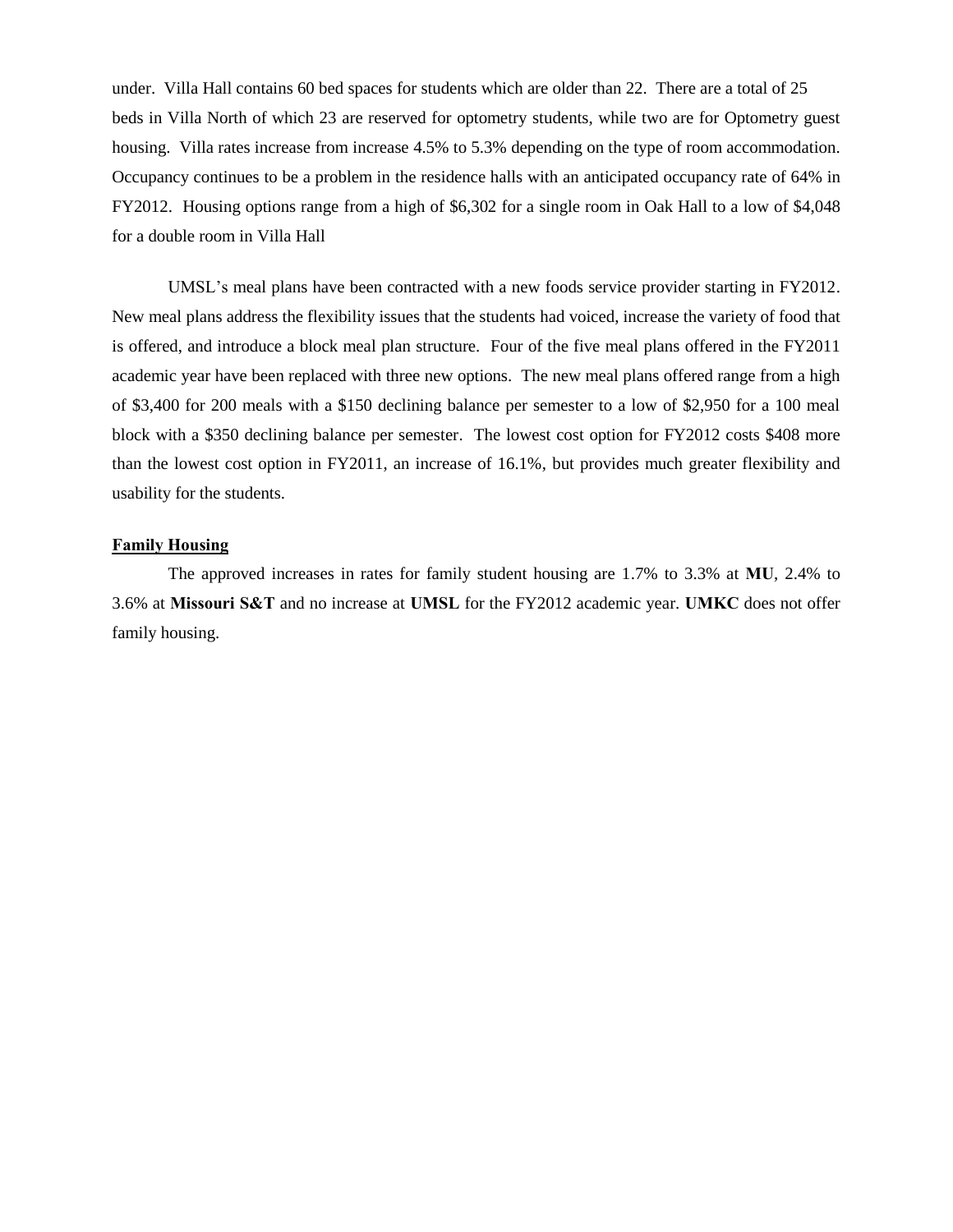## **Capacity and Occupancy**

 Residence hall capacity is planned to increase by 1.3% or an increase of 127 beds for the fiscal year 2012. **MU** has 72 less beds for FY2012 due to a reduction of Extended Campus Housing spaces available with Gillett coming back on-line. **Missouri S&T** has anticipated net increased capacity of 199 beds due to the third and final phase of renovation at the Thomas Jefferson Hall being complete and rooms placed back in service by fall 2011. **UMKC** and **UMSL** have no change in their capacity. All of the combined campus changes bring the capacity to 9,534 beds. Detailed below is the anticipated residence hall occupancy for fiscal year 2012.

|                                      | MU       | UMKC     | MS&T     | UMSL  | <u>Total</u> |
|--------------------------------------|----------|----------|----------|-------|--------------|
| Residence Hall Occupancy             | 6,700    | 842      | 1.670    | 322   | 9.534        |
| Percent of Capacity                  | 97.1%    | 95.2%    | 95.0%    | 64.0% | 94.9%        |
| Change in Occupancy Rate from FY2011 | $-0.4\%$ | $-0.6\%$ | $-2.0\%$ | 19%   | $-0.6\%$     |

 The apartment capacity increased by 0.9% from FY2011 and the occupancy rates are anticipated to increase by 2.2% for FY2012. Expected occupancy rates at **MU**, **Missouri S&T**, and **UMSL** are 99.8%, 95.2% and 86.2%, respectively.

#### **Financial Plans**

 Tables 3 – 3d present the housing system financial plans for the system in total and each campus. **MU's** financial plan shows a balanced budget plan with a 1.9% increase in revenues and expenditures and transfers for FY2012. The increase in revenues is due to rate increases. The decrease in expenditures is due to the reduction of rent expense for extended housing because of fewer spaces being rented, despite increases in utility costs and staff benefits. Mandatory transfers increase by \$1 million due to the payments beginning on the 2009A Hudson/Gillett bond. **UMKC's** financial plans show an increase in revenues of 5.3% and an increase in expenditures and transfers of 4.2%. The increase in revenues is attributed to the increase of meal plans costs for the third party food service provider. The increase in expenditures is due to increases in compensation, utilities, and refurbishing expense. **MS&T's** financial plan shows an increase in revenues of 2.1% and an increase in expenditures and transfers of 2.7% due to increased staffing, utilities and debt service expense associated with the opening of the renovated residence hall. UMSL shows anticipated revenues lower than expenditures and transfers. **UMSL's** financial plan shows an increase in revenues of 10.4% due to increases in rates and occupancy. The 3.1% increase in expenditures and transfers is attributed primarily to an increase in the salary and wage pool and increased costs of benefits. Consolidated revenues for the housing system are projected to increase by 2.5% for FY2012. Combined housing system expenditures and transfers for the campuses are projected to increase by 2.2% for FY2012.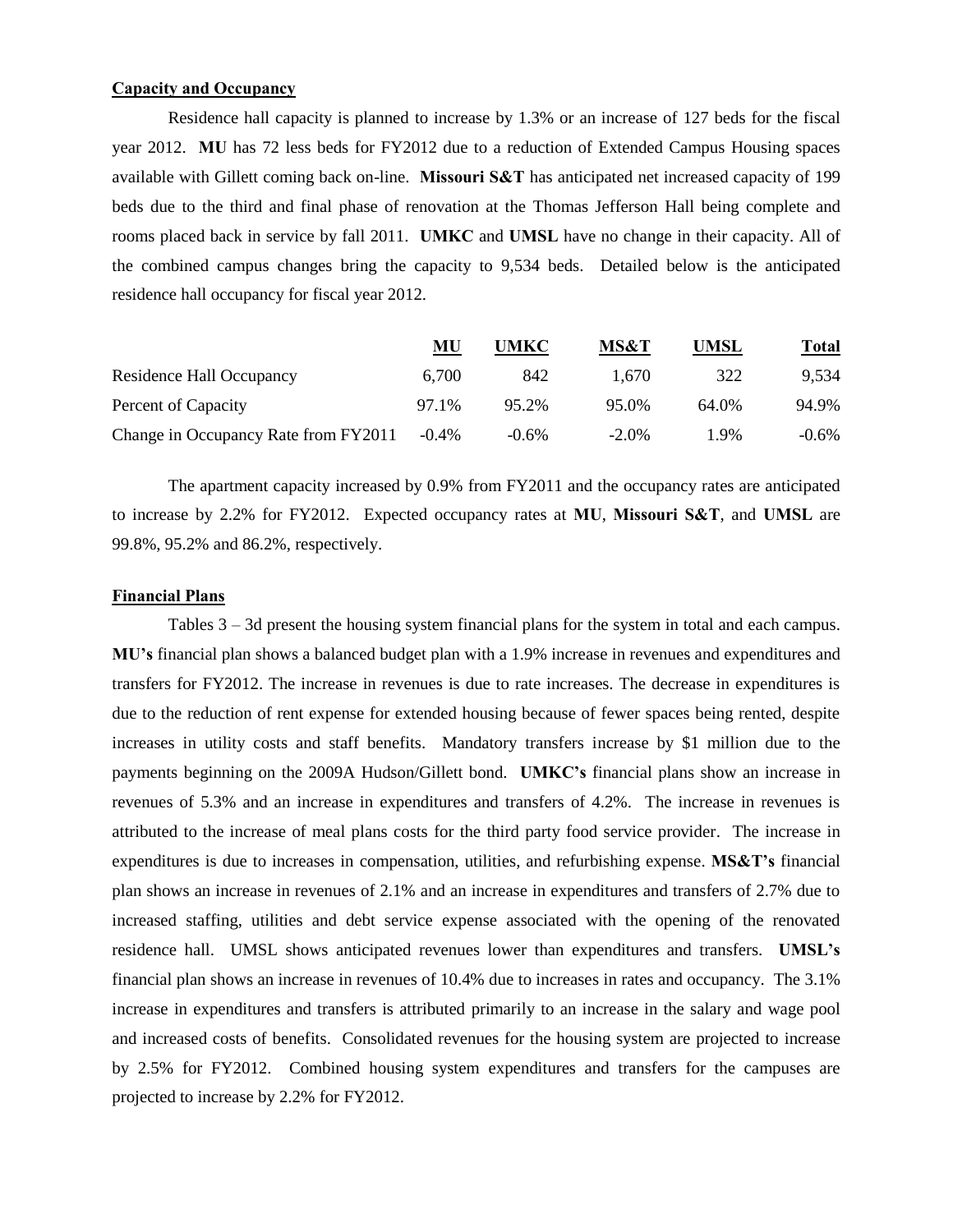#### **Activity, Facility, and Health Service Fee Highlights**

 Table 4 shows a summary of activity, facility, and health services fees by term for FY2011 and FY2012, while Tables 4a-4d present details of these activity, facility and health service fees. Per semester increases in student activity, facility and health service fees for undergraduate students vary by campus; with fee adjustments ranging from a 1.1% or \$4.13 increase at **MU** to a 6.5% or \$26.25 increase at **Missouri S&T**.

 Fees are assessed predominantly on a per credit hour basis with a plateau of 12 credit hours per semester and 6 credit hours for the summer session. However, at MU the graduate and professional student plateau is 9 credit hours per semester and the summer session plateau is 7 credit hours for all students. Some fees are assessed at a flat rate per semester.

At **MU** the student activity fee, recreation activity and facility fee, and the health service fee increased by 1.1% in total or \$4.13 in the fall and winter semesters for undergraduate students. The student activity fee increased 1.2% or \$1.87 per semester. At MU, Student Activity Fees include fees to fund: Student Government, Student Organizations, Multicultural Student Organizations, Readership Program, Sustainability Program, Sports Clubs, Associated Students, Capital Improvement, Divisional Councils, Transportation System, Student Unions, Student Life, Counseling Center, Jesse Auditorium and the Parking Garage. The Recreation Activity and Facility fee increased 0.7%, or \$0.87 which reflects an inflationary increase on the operations portion of the fee. The Student Health Fee increased by the rate of inflation, 1.5% or \$1.39. Increases for graduate students are similar with the exception of the activity fee which increased by 1.3% or \$1.74 per semester for a total increase in graduate fees of \$4 or 1.1%. The Chancellor, Provost, Vice Chancellor for Student Affairs and the Student Fee Review Committee support these proposals.

At **UMKC** the activity, facility, and health service fee schedule includes one new fee. The Transportation Fee provides unlimited Metro or City Bus service to UMKC students at no additional cost. This fee of \$14 per credit hour was passed by student referendum in March 2011. All remaining fees on the schedule increased by approximately 1.5% with the exception of the Physical Facility Fee which increased 1.1% and Recreation Facility fees, which remained flat. The activity fee also includes the A.S.U.M. Fee and the Collegiate Readership Fee. Total activity, facility, and health service fees increased by \$19.96 or 4.6% including the new fee or \$5.96, a 1.4% increase, exclusive of the new fee. These fees were shared with, discussed and supported by the Student Government Association.